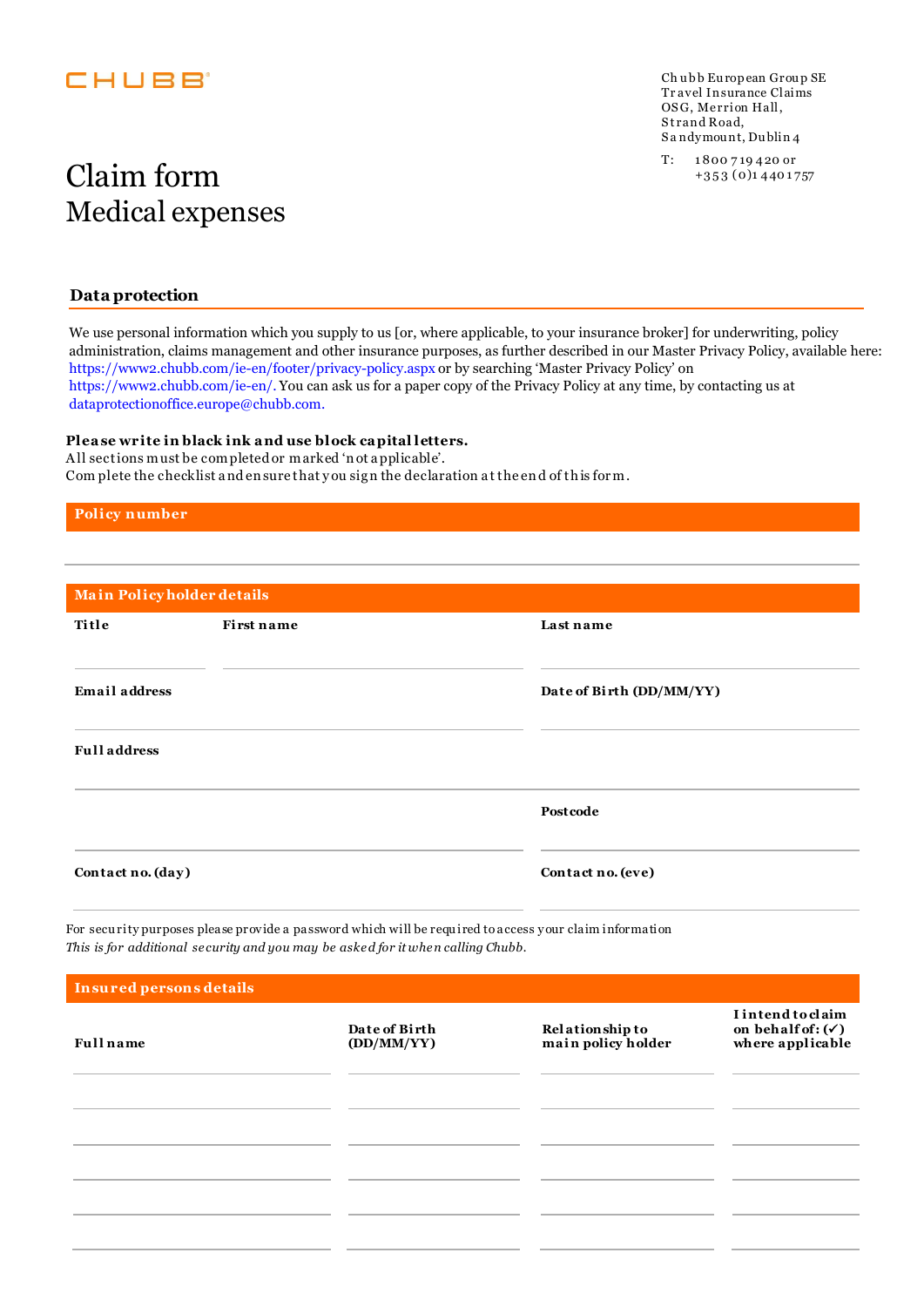| Accident/Sickness details (Please provide a copy of your original itinerary/travel documents if available)                                                                                |      |                          |
|-------------------------------------------------------------------------------------------------------------------------------------------------------------------------------------------|------|--------------------------|
| Holiday: $\Box$<br>Business:<br>Date of trip:<br>Type of travel:                                                                                                                          |      |                          |
| Please give exact date and time when injured or taken ill:<br>Place:<br>Date:                                                                                                             |      |                          |
| Was a European Health Insurance Card (EHIC) used?<br>If YES please provide details                                                                                                        | Yes: | No:                      |
| If a cci dent please state fully:-                                                                                                                                                        |      |                          |
| a) Where the accident occurred:<br><u> 1980 - Jan Sterling Sterling, amerikansk politik (</u>                                                                                             |      |                          |
| b) How the accident occurred:                                                                                                                                                             |      |                          |
| c) The injuries sustained:<br><u> 1980 - John Stein, Amerikaansk politiker († 1908)</u>                                                                                                   |      |                          |
| If illness please statefull details of your illness                                                                                                                                       |      |                          |
| Have you/the claimant ever suffered from this illness before?<br>If Yes, please give details with relavant days                                                                           | Yes: | No:                      |
| Please statewhether you/the claimant were in hospital                                                                                                                                     | Yes: | No:                      |
| If yes please sate dates of hospitalisation::<br>Discharged<br>Admitted                                                                                                                   |      |                          |
| Have you/the claimant previously claimed under this or a similar policy?<br>If Yes, please give details                                                                                   | Yes: | $\overline{\text{No:}}$  |
|                                                                                                                                                                                           |      |                          |
| Are you/the claimant covered under any group private medical scheme ie QUINN/VHI or any similar scheme<br>If Y es please give name, address and reference number of the company concerned | Yes: | $\overline{\text{No}}$ : |
| If Y es please give name, address and reference number of the company concerned                                                                                                           |      |                          |
| Please give name and address of General Practitioner in the Republic of Ireland                                                                                                           |      |                          |
|                                                                                                                                                                                           |      |                          |

**Pl ease also provide us wi th a letter from your/the cl aimants attending doctor confirming it was in order for y ou to travel.**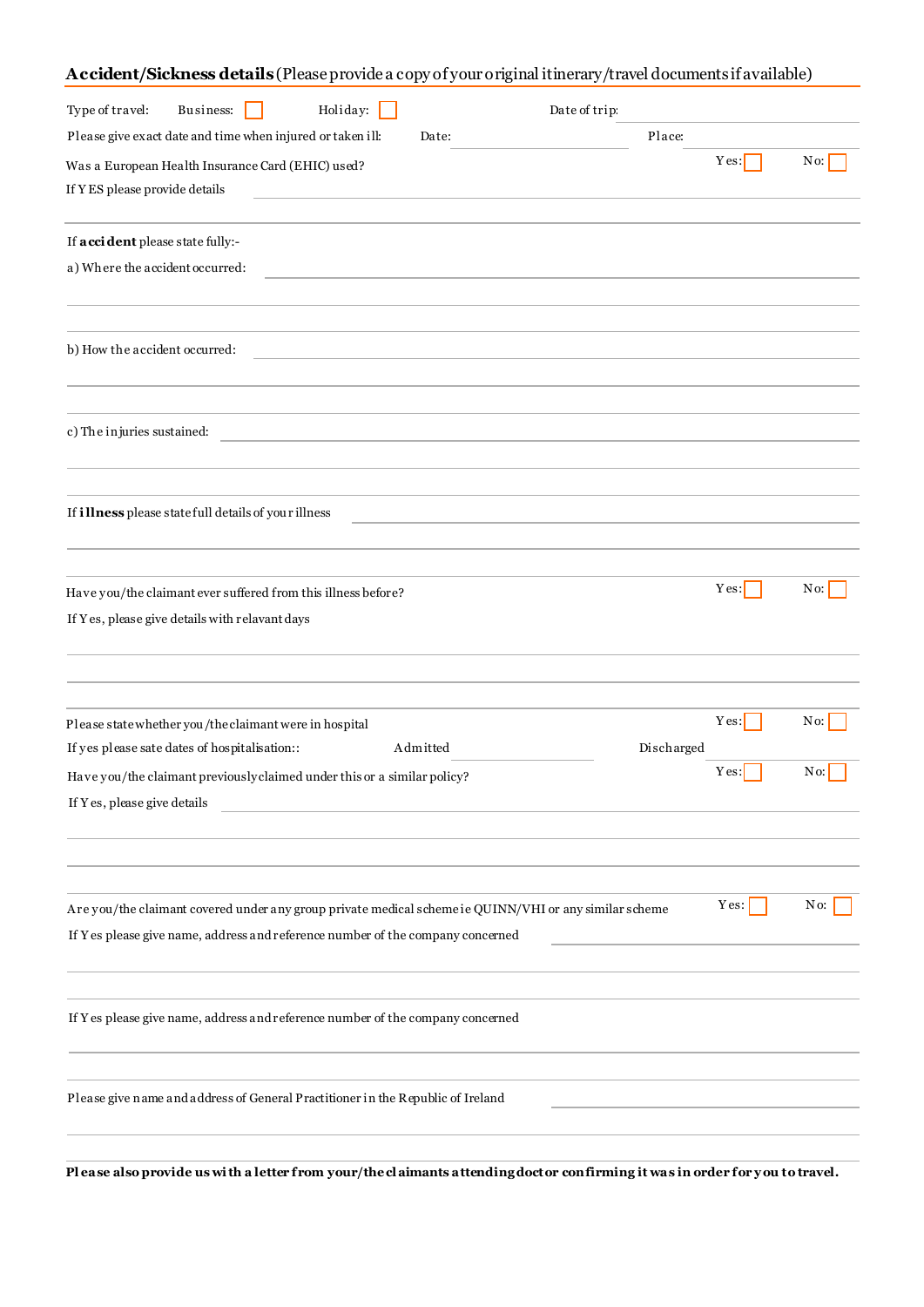### **Details of Expense**

A ll accounts, bills, receipts, medical certificates, booking invoices, any correspondence and any other docu ments relative to this claim shou ld be forwarded to the company

| Claimant name | Nature of<br>expense | Name & Address of Doctor or<br>Hospital attended | Currency<br>being<br>claimed | Amount<br>$\mathbf \epsilon$ | Paid:<br>$(\checkmark)$ |
|---------------|----------------------|--------------------------------------------------|------------------------------|------------------------------|-------------------------|
|               |                      |                                                  |                              |                              |                         |
|               |                      |                                                  |                              |                              |                         |
|               |                      |                                                  |                              |                              |                         |
|               |                      |                                                  |                              |                              |                         |
|               |                      |                                                  |                              |                              |                         |
|               |                      |                                                  |                              |                              |                         |
|               |                      |                                                  |                              |                              |                         |
|               |                      |                                                  |                              |                              |                         |
|               |                      |                                                  |                              |                              |                         |
|               |                      |                                                  |                              |                              |                         |
|               |                      |                                                  |                              |                              |                         |
|               |                      |                                                  |                              |                              |                         |
|               |                      |                                                  |                              |                              |                         |
|               |                      |                                                  |                              |                              |                         |
|               |                      |                                                  |                              |                              |                         |
|               |                      |                                                  |                              |                              |                         |
|               |                      |                                                  |                              |                              |                         |
|               |                      |                                                  |                              |                              |                         |
|               |                      |                                                  |                              |                              |                         |
|               |                      |                                                  |                              |                              |                         |
|               |                      |                                                  |                              |                              |                         |
|               |                      |                                                  |                              |                              |                         |
|               |                      |                                                  |                              |                              |                         |
|               |                      |                                                  |                              |                              |                         |
|               |                      |                                                  |                              |                              |                         |
|               |                      |                                                  |                              |                              |                         |
|               |                      |                                                  |                              |                              |                         |
|               |                      |                                                  |                              |                              |                         |
|               |                      |                                                  |                              |                              |                         |
|               |                      |                                                  |                              |                              |                         |
|               |                      |                                                  |                              |                              |                         |
|               |                      |                                                  |                              |                              |                         |
|               |                      |                                                  | Total $\mathbb C$            |                              |                         |